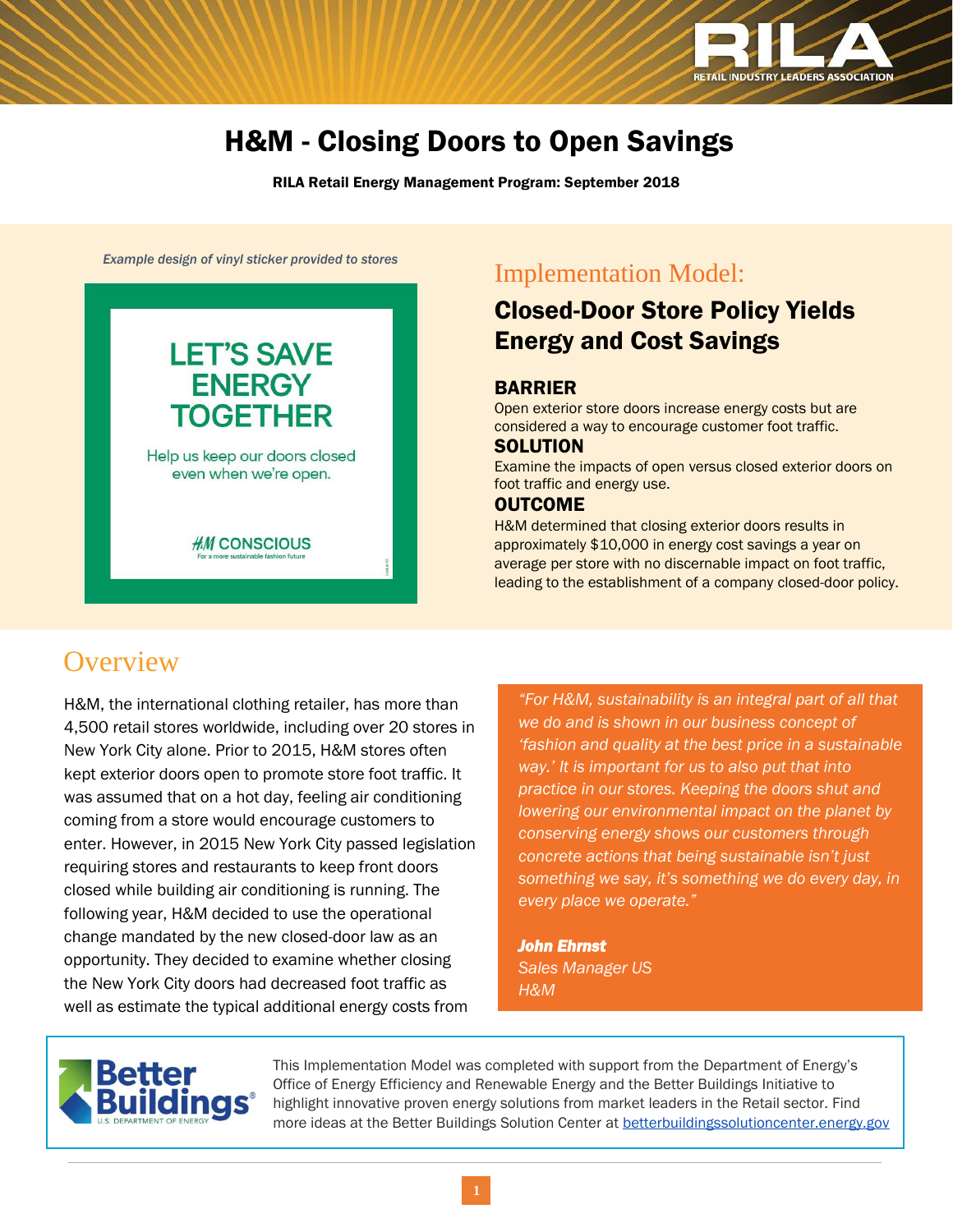

leaving doors open, so that a cost benefit decision could be made for other locations.

## Process

The H&M North America Sustainability Team set out to determine both potential energy savings and changes in store foot traffic from a closed-door policy. Using the size of the entrance doors and the typical pressure differential between exterior and interior ([0.02" WC](https://urbangreencouncil.org/sites/default/files/there_are_holes_in_our_walls.pdf)), H&M first calculated the volume of air that infiltrates the store when the doors are left open. Then, using the 30 year average hourly weather data for a sample store located in NYC, they calculated the energy it takes to cool that infiltrating air to their standard cooling setpoint of 73°F across an entire summer. Retailers interested in conducting a similar study should consider using the National Renewable Energy Laboratory's [Retail Building](https://www.nrel.gov/docs/fy12osti/52290.pdf)  [Guide for Entrance Energy Efficiency Measures](https://www.nrel.gov/docs/fy12osti/52290.pdf) as a starting place.

H&M assumed a store located in New York City with two sets of exterior doors, and an average combined electric rate of \$0.129/kWh, to calculate a conservative estimate of potential savings. From their analysis, H&M Energy Specialist Kyle Hopkins estimated that the average store with two sets of exterior doors costs the company an additional \$10,000 annually if they leave the doors open for an entire summer (1,377 open-door hours). This adds up to as much as \$1 million in avoidable annual costs across the 125+ H&M locations with exterior doors.

Second, to determine whether H&M stores experience a decrease in foot traffic from keeping doors closed, H&M investigated whether there was any change in foot traffic after the NYC local law came into effect. They found no discernable change in foot traffic data gathered by sensors before and after New York City implemented the closed-door law.

Based on these two striking results, the possibility that other cities may follow New York's legislative lead, and H&Ms goal of "100% leading the change" in retail sustainability, the Sustainability Team proposed a country-wide closed-door policy to senior leadership.

A key aspect of the business case for the new closeddoor policy was a lack of evidence that foot traffic was affected by the New York City law's implementation. This challenged the assumption that open doors indirectly drive sales enough to justify the additional energy use and costs.

# By the Numbers:

| <b>Metric</b>                                 | <b>Results</b> |
|-----------------------------------------------|----------------|
| Estimated average energy<br>savings per store | 77,522 kWh     |
| Estimated average cost<br>savings per store   | \$9.987        |

### **Outcomes**

Presented with a low-cost, low-risk savings opportunity that aligned with H&M's sustainability objectives, senior leadership was open to pursuing the company-wide change. In Spring 2016 the Sustainability Team presented their research, and by the summer, the H&M North America President approved the closed-door policy.

The policy states that stores with exterior facing doors should keep these doors closed at all times unless they need to seek an exception for a special case. For example, some outdoor shopping malls require retail tenants to leave exterior doors open.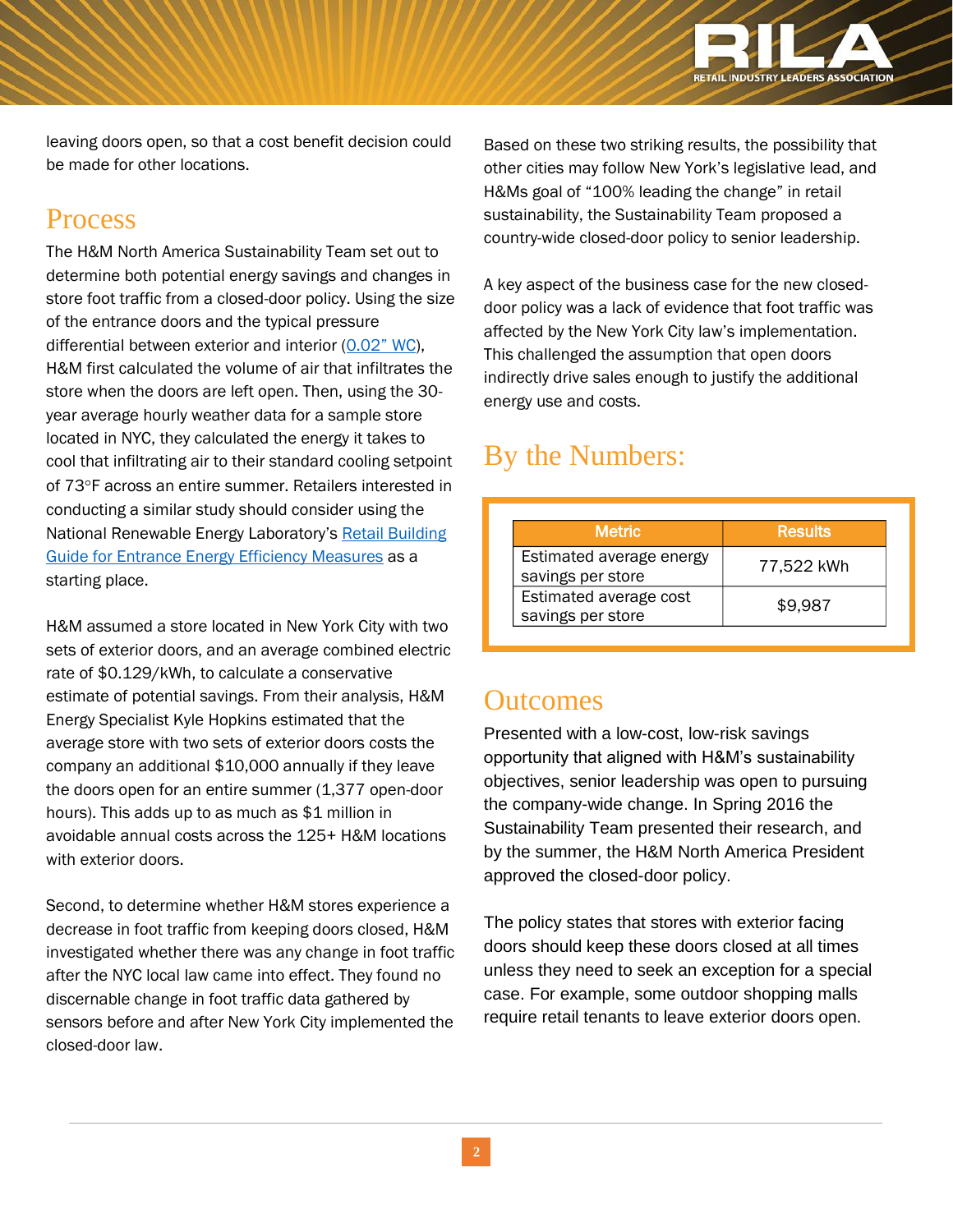

To support implementation of the policy, the Energy Team worked with the H&M Marketing Department to create a vinyl sticker for stores to place on doors, which reminds store employees and customers to keep them closed. Even with visual prompts, implementing the policy requires ongoing monitoring and troubleshooting. For example, some doors have hinges or hooks that hold doors open if opened widely, requiring associates to monitor them or prompting H&M to remove the mechanisms. In San Francisco, a local law requiring signage stating that

retail store doors must be "open" during operating hours was misunderstood as meaning physically open, rather than simply unlocked. Finally, in a few cases where energy consumption data indicated the policy was not being followed, security cameras provide verification whether doors were truly being kept closed.

Even with a few behavioral challenges to overcome, H&M is confident the expected savings will be well worth the educational investment.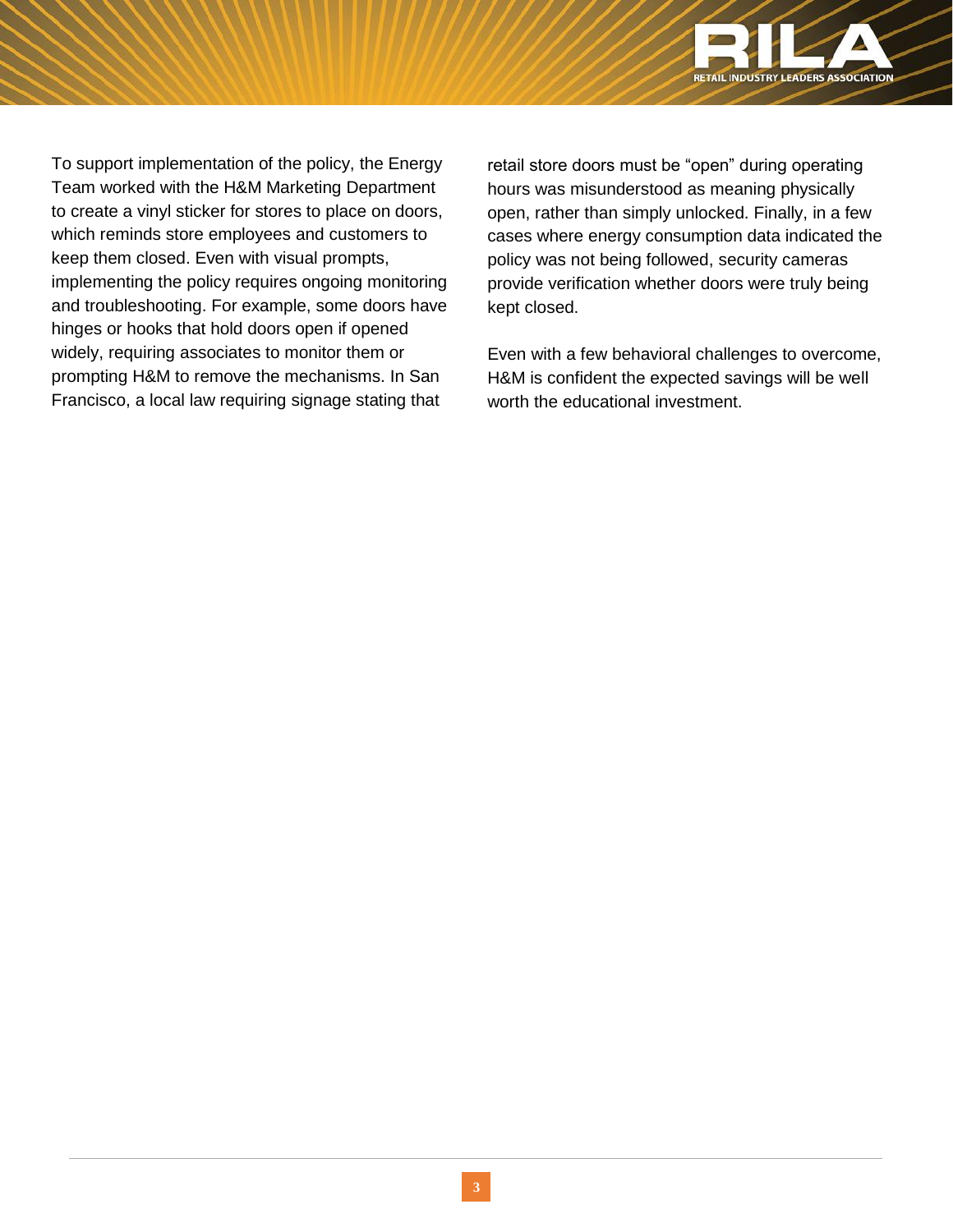

# Internal Process Spotlight: Creating a Business Case for a Closed-Door Policy

Many retailers have untested assumptions about how open doors influence customer foot traffic. Quantifying the costs and benefits of a closed-door proposed policy is an important example of how simple operational energy savings opportunities are still available to many companies.

### **RECOMMENDATIONS**

í

- $\nu$  Quantify closed door store foot traffic impact by either examining New York City store foot traffic data preand post-law (if doors were left open before the law) and/or running an experiment to compare year over year foot traffic changes at other locations;
- $\nu$  Quantify the loss of energy when doors are left open;
- $\nu$  Quantify energy savings by calculating the additional cost of requiring HVAC systems to compensate for the temperature change and energy loss when store doors are open;
- $\nu$  Use the National Renewable Energy Laboratory's Retail Building Guide for Entrance Energy Efficiency [Measures](https://www.nrel.gov/docs/fy12osti/52290.pdf) as a starting place;
- $\nu$  Engage with key stakeholders within the company to explain results and explore their concerns;
- $\nu$  Lead with results about foot traffic if no impact is detected, since a reduction in sales is typically the primary concern.